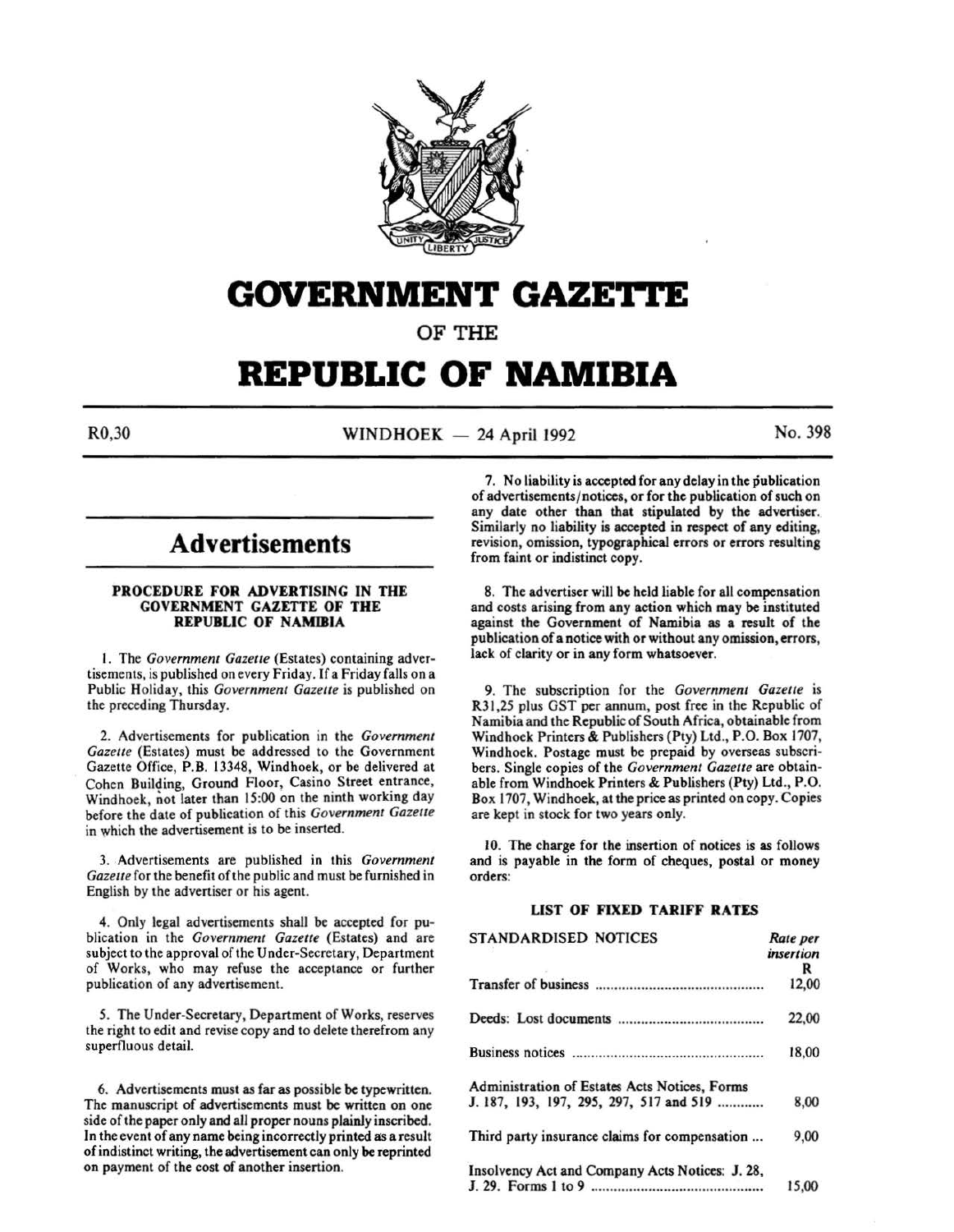50,00

| $N.B.$ - Forms 2 and 6 - additional statements<br>according to word count table, added to the basic   |              |                                                                                                                                                                                                                       | 40,00                   |
|-------------------------------------------------------------------------------------------------------|--------------|-----------------------------------------------------------------------------------------------------------------------------------------------------------------------------------------------------------------------|-------------------------|
| traffic.                                                                                              |              | Liquidators' and other appointees' notices                                                                                                                                                                            | 25,00                   |
| Change of name (two insertions)                                                                       | 108,00       | SALES IN EXECUTION AND OTHER PUBLIC SALES:                                                                                                                                                                            |                         |
| Naturalisation notices (including a reprint for the                                                   | 8,00         |                                                                                                                                                                                                                       | 65,00                   |
| Unclaimed moneys $-$ only in the <i>Government</i><br>Gazette, closing date 15 January (per entry of  | 3,00         | Public auctions, sales and tenders:                                                                                                                                                                                   | 22,00<br>54,00<br>82,00 |
|                                                                                                       | 18,00        | <b>ORDERS OF THE COURT:</b>                                                                                                                                                                                           |                         |
|                                                                                                       | 8,00         | Provisional and final liquidations or sequestra-                                                                                                                                                                      | 50,00                   |
| <b>NON-STANDARDISED NOTICES</b>                                                                       |              | Reduction or change in capital mergers, offers of                                                                                                                                                                     | 120,00                  |
| Company notices:                                                                                      | $\mathbf{R}$ | Judical managements, curator bonis and similar                                                                                                                                                                        | 120,00                  |
| Short notices: Meetings, resolutions, offers of<br>compromise, conversions of companies, voluntary    |              | Supersession and discharge of petitions (J. 158)                                                                                                                                                                      | 15.00<br>15,00          |
| windings-up, et.: closing of members' registers<br>for transfer and/or declarations of dividends      | 40,00        | 11. The charge for the insertion of advertisements other<br>than the notices mentioned in paragraph 10 is at the rate                                                                                                 |                         |
| Declaration of dividends with profit statements,                                                      | 90.00        | of R3,00 per cm double column. (Fractions of a cm must be<br>calculated as a cm).                                                                                                                                     |                         |
| Long notices: Transfers, changes in respect of<br>shares or capital, redemptions, resolutions, volun- | 120,00       | 12. No advertisements shall be inserted unless the charge<br>is prepaid. Cheques, drafts, postal or money orders must be<br>made payable to the Under-Secretary, Department of<br>Works, Private Bag 13348, Windhoek. |                         |

#### FORM J 187

# LIQUIDATION AND DISTRIBUTION ACCOUNTS IN DECEASED ESTATES LYING FOR INSPECTION

In terms of section 35(5) of Act 66 of 1965, notice is hereby given that copies of the liquidation and distribution accounts (first and final, *unless otherwise stated)* in the estates specified below will be open for the inspection of all persons interested therein for a period of 21 days (or shorter or longer if *specially stated)* from the date specified or from the date of publication hereof, whichever may be the later, and at the offices of the Master and Magistrates as stated.

Should no objection thereto be lodged with the Master concerned during the specified period, the executors will proceed to make payments in accordance with the accounts.

427/91 GAGIANO Maria Helena Joachamina 101212 OJ 0009 9, Keetmanshoop. First National Trust, P.O. Box 448, Windhoek.

541/91 GROBLER Zacharias Christiaan, 230604 01 0001 9, Otjiwarongo. Otjiwarongo, Windhoek. First National Trust, P.O. Box 448, Windhoek.

284/91 KILIAN Gert Cornelius, 400621 OJ 0016 I, Mariental. Deanne Georgina Kilian. First National Trust, P.O. Box 448, Windhoek.

418/91 LUSSE Cornelia Johanna Maria, 380312 01 0022 4, Tsumeb. Tsumeb, Windhoek. First National Trust, P.O. Box 448, Windhoek.

503/91 KEYSER Christian Dawid, 290428 OJ 0010 I, Khomasdal. Susanna Louisa Keyser, 360421 08 0009 0. Windhoek, Windhoek. First National Trust, P.O. Box 448, Windhoek.

313/91 BEUKES Anna Maria Susanna Jacoba, 030205 01 0001 4, Gobabis. Gobabis, Windhoek. First National Trust, P.O. Box 448, Windhoek.

445/91 LABUSCHAGNE Anna Susanna Marthina, 210326 00 0900 6, Usakos. Usakos, Windhoek. First National Trust, P.O. Box 448, Windhoek.

432/91 RUSSMANN Helmut, 170328 01 0007 2, Swakopmund. Swakopmund, Windhoek. First National Trust, P.O. Box 448, Windhoek.

197/91 SCHOEMAN (born Viviers) Helena, 250910 OJ 0034 3, No. 14 Woker Street, Swakopmund. First and Final. Windhoek. Willem Jacobus Schoeman, 201224 01 0012 8. 21 days. Swakopmund. Swanepoel & Kinghorn, SWA Building Society Building, Post Street, P.O. Box 1455, Swakopmund.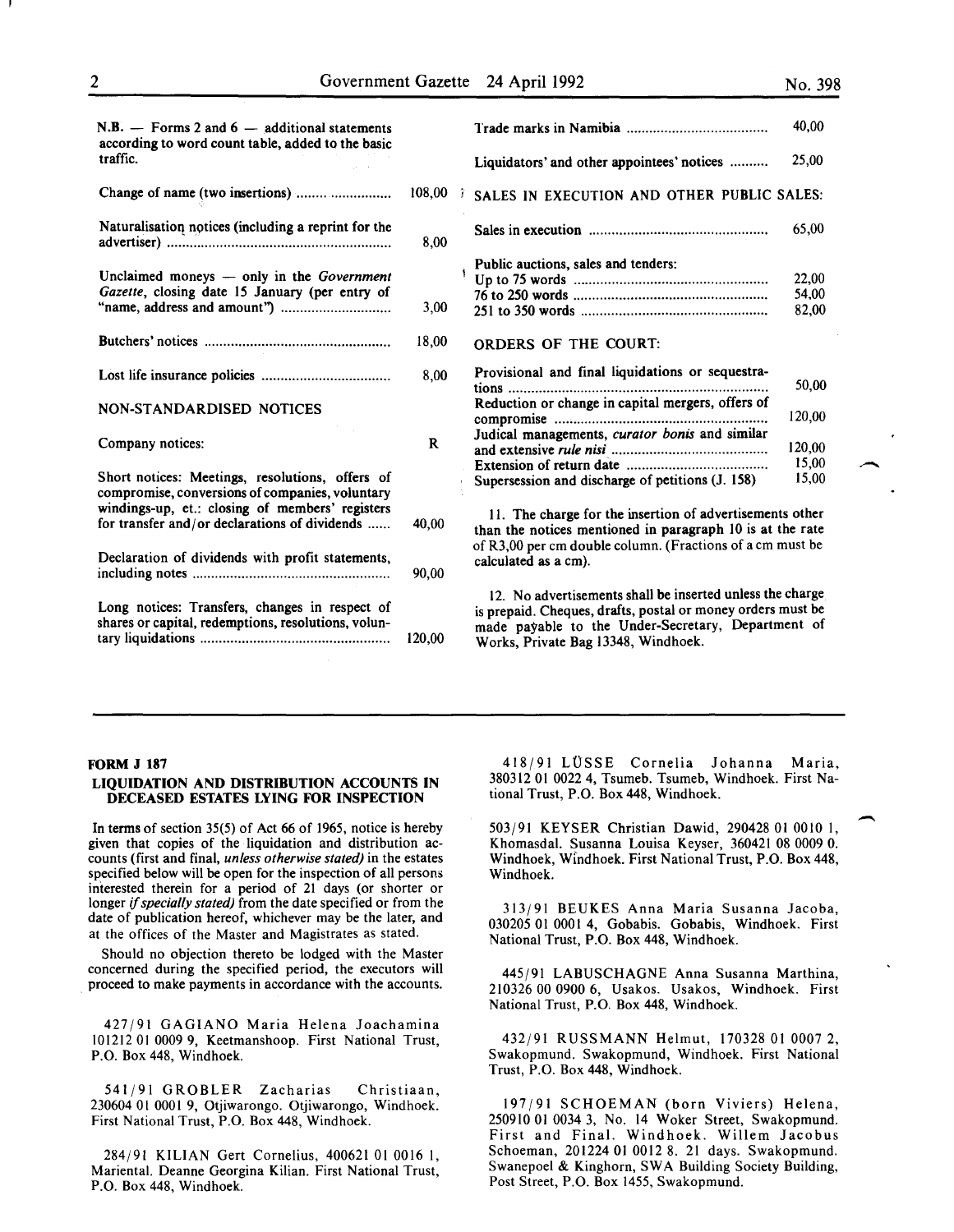569(91 GARTNER Wilhelm Hans Otto, 280922 01 0007 2, Otjiwarongo. Otjiwarongo, Windhoek. Standard Bank Namibia Ltd., (Registered Bank), Trustee Branch, P.O. Box 2164, Windhoek.

435/91 VAN DER WESTHUIZEN Coenraad Albertus, 300810 01 0048 5, Otavi. Otavi, Windhoek. Standard Bank Namibia Ltd., (Registered Bank), Trustee Branch, P.O. Box 2164, Windhoek.

121(91 DU PLESSIS Johannes Marthinus, 380419 01 0015 9, Farm Sonderwater, district Gobabis. Aletta Johanna du Plessis. Second. Gobabis, Windhoek. F.M. Oehl-Trust, P.O. Box 133, Windhoek.

120(91 DU PLESSIS Aletta Johanna, 430303 01 0058 4, Farm Sonderwater, district Gobabis. Johannes Marthinus du Plessis. Second. Gobabis, Windhoek. F.M. Oehi-Trust, P.O. Box 133, Windhoek.

10(92 BOTHA Rudolf Filippus, 411102 40 1001 52, Windhoek. Windhoek, Windhoek. Bank Windhoek Ltd., (Estate and Trust Department), P.O. Box 15, Windhoek.

87(92 VANDER WALT Wilhelmina Christina Johanna, 241002 01 0007 4, J.T. Potgieter Tehuis, Windhoek. Gert Andries Jacobus van der Walt, 140630 Ol 0007 4. Windhoek, Windhoek. First National Trust, P.O. Box 448, Windhoek.

470(91 ODENDAAL Jan, 330520 01 0027 I, Henties Bay. Swakopmund, Windhoek. Standard Bank Namibia Ltd., (Registered Bank), Trustee Branch, P.O. Box 2164, Windhoek.

Estate Late Emmarentia Cornelia Carolina FOURIE (born Steenkamp), I. D. number 101224 01 0013 2, Masters reference: 350/91. Married in community of property to Pieter Jacobus Fourie, l.D. number 150407 50 2600 5, housewife, last known address: 16 Hofmeyer Street, Mariental, Namibia, died on 6 March 1991.

Notice is' hereby given that the First and Final Liquidation and Distribution Account will be open for inspection by all persons interested therein for a period of 21 days which period will end on the 15th May 1992 at the office of the Master of the High Court, Windhoek and a copy thereof at the Magistrate's Court, Mariental.

G.J. MULLER c/o MULLER & BRAND P.O. Box 2073 Tel.: (061) 225791 Windhoek

#### FORM J 193

#### NOTICE TO CREDITORS IN DECEASED ESTATES

All persons having claims against the estates mentioned below are hereby called upon to lodge their claims with the executors concerned, whithin 30 days (or otherwise as indicated) calculated from the date of publication hereof. The information is given in the following order: Estate number, surname and christian names, date of birth, identity number, last address, date of death; surviving spouse's names, surname, date of birth and identity number; name and address of executor or authorised agent, period allowed for lodgement of *claims* if *other than 30 days.* 

165(92 HANEKOM Andreas Jacobus Petrus, Windhoek, 22 October 1902, 021022 01 0002 4, No. 3 Joseph Wood Street, Windhoek, 25 March 1992. Bank Windhoek Ltd., (Estate and Trust Department), P.O. Box 15, Windhoek.

THUYS Dennis Alfred, Windhoek, 27 March 1941, 410327 08 0004 1, P.O. Box 10503, Khomasdal, 8 March 1992. Annie Helena Thuys, 17 September 1937, 370917 02 0007 I. Bank Windhoek Ltd., (Estate and Trust Department), P.O. Box 15, Windhoek.

135(92 HERING Max Hugo, Windhoek, 26 January 1900, 000126 01 0003 0, Swakopmund, 7 January 1992. First National Trust, P.O. Box 448, Windhoek.

123/92 KOLBERG Luise Marie, Windhoek, II January 1914, 140111 00 1400 7, Bergland Flats No. 2, Windhoek, 27 February 1992. First National Trust, P.O. Box 448, Windhoek.

120/92 KESSLER Fritz Amin, Windhoek, 22 March 1962, 620322 01 0033 0, Bismarck Street, Lüderitz, 7 March 1992: First National Trust, P.O. Box 448, Windhoek.

15(92 WOLFF Gunther, Windhoek, 18 September 1905,050918 01 0002 2, Swakopmund, 15 December 1991. Ruth Chrimhild Wolff. First National Trust, P.O. Box 448, Windhoek.

511(91 WOLFAARDT Adriaan Marthinus, Windhoek, 29 April 1924, 240429 01 0005 7, Windhoek, 23 November 1991. Johanna Christina Wolfaardt. First National Trust, P.O. Box 448, Windhoek.

509(91 KLOPPERS Johannes Kruger, 8 October 1928, 281008 01 0004 6, Klerksdorp, 2 November 1991. First National Trust, P.O. Box 448, Windhoek.

564/91 STEENKAMP Lukas Petrus, Windhoek, II December 1923, 231211 50 0500 8, Klipbank, Carnarvon, R'SA, 4 October 1991. Gideon Jacobus Vlok, c/o Price Waterhouse Meyernel, P.O. Box 91, Beaufort West, 6970, RSA. 30 days.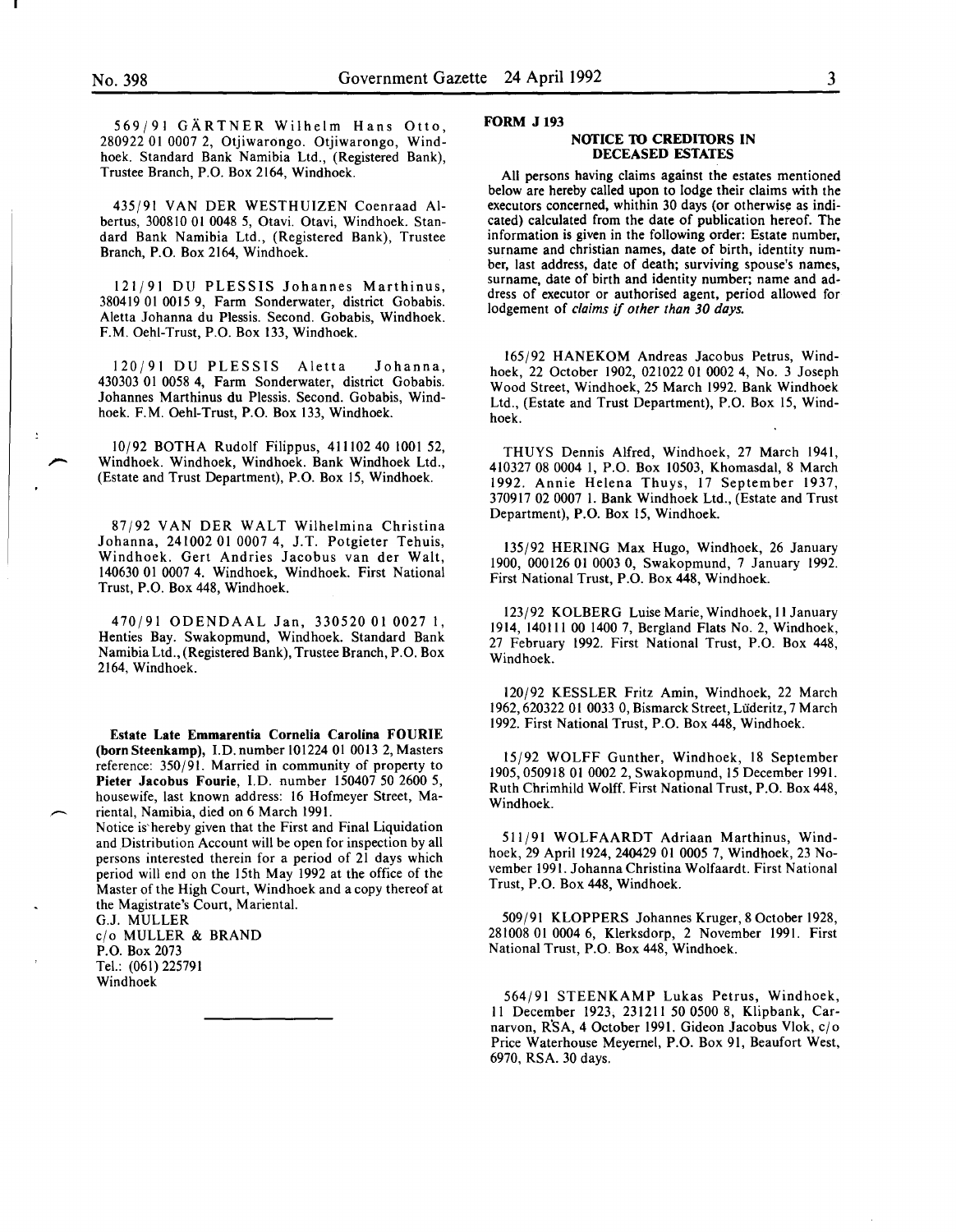158191 ZWEMMER Rudolf Johannes, Windhoek, 4 October 1941, 411004 01 0010 6, Flat B7, Vredehof, Promenaden Road, Windhoek, 2 January 1991. G.J. Muller, *clo* Muller & Brand, P.O. Box 2073, Windhoek.

548190 BROCKER HOFF Richard, Windhoek, 9 February 1930,300209 08 0016 6, Karibib, 15 May 1990. Anne Hedwig Brockerhoff, 20 September 1928, 280920 08 0006 0. Standard Bank Namibia Ltd., (Registered Bank), Trustee Branch, P.O. Box 2164, Windhoek.

248191 SCHLUMBOHM Elsa Marie Helena Wilhelmine, 8 June 1907,070608 01 0003 3, State Hospital, Swakopmund, 8 January 1991. Swanepoel & Kinghorn, P.O. Box 1455, Swakopmund. 30 days.

126192 HORSLEY Ernest Edward, Windhoek, 8 February 1914, 140208 01 0014 3, Okahandja, No. 118 Dr. Vedder Street, 23 February 1992. Fridrun Tatjanna Horsley, 7 November 1941, 411107 01 0004 3. Reinhold Rauter, P.O. Box 1613, Windhoek.

186191 ABEL Piet, Windhoek, 8 October 1947, 471008 08 0008, *clo* Trans Namibia, Private Bag Xl3204, Windhoek, 4 January 1991. Lange, Joubert, Carr & Blaauw, P.O. Box 6, Upington, 8800.

# FORM 2

# MEETING OF CREDITORS IN SEQUESTRATED ESTATES OR COMPANIES BEING WOUND UP

Pursuant to section 41 and 42 of the Insolvency Act, 1936, section 179 and 182 of the Companies Act, 1926, and section 339 and 366 of the Companies Act, 1973, notice is hereby given that a meeting of creditors will be held in the sequestrated estate or companies being wound up mentioned below, indicating the number of estate/company: the name and description of estate/company; the date, hour and place of meeting and the purpose of meeting.

Meetings in a place in which there is a Master's Office, will be held before the Master; elsewhere they will be held before the Magistrate.

W21/91 Insolvent Estate A.R.G. Caroto. 29 April 1991 at 10:00 at the office of the Master of the High Court, Windhoek. Special meeting. Proof of further claims. I.R. McLaren and D.J. Brunie, Joint Liquidators, Investment Trust Co. (Pty) Ltd., P.O. Box 21204, Windhoek.

#### FORM 4

#### LIQUIDATION ACCOUNTS AND PLANS OF DISTRIBUTION OR CONTRIBUTION IN SEQUESTRATED ESTATES OR COMPANIES BEING WOUND UP

Pursuant to section 108(2) of the Insolvency Act, 1936, section 136(2) of the Companies Act, 1926, and section 406(3) of the Companies Act, 1973, notice is hereby given contribution in the estates or the companies mentioned below will lie open for inspection by creditors or contributories at the offices of the Master and the Magistrates stated therein, for a period of 14 days, or for such a period as stated therein, from the dates mentioned below or from the date of publication hereof, whichever may be the later date.

W7/91 Insolvent Estate K.H.P. Kruger. First and Final Liquidation and Distribution Account. For inspection at the Master's Office, Windhoek and the Magistrate's Court, Tsumeb as from 24 April 1992. U. Grüttemeyer, P.O. Box 790, Windhoek.

#### 'FORM 5

#### PAYMENT OF DIVIDENDS AND COLLECTION OF CONTRIBUTIONS IN SEQUESTRATED ESTATES FOR COMPANIES BEING WOUND UP

The liquidation accounts and plans of distribution or contribution in the sequestrated estates or companies being wound up, as the case may be, mentioned below having been confirmed on the date therein mentioned, notice is hereby given, pursuant to section 113(1) of the Insolvency Act, 1936, section 139(2) of the Companies Act, 1926, and section 409(2) of the Companies Act, 1973, that dividends are in the course of payment or contributions are in the course of collection in the said estates or companies as set forth below and that every creditor liable to contribution is required to pay to the trustee or liquidator the amount for which he is liable at the address mentioned below.

W8/91 Insolvent Estate W.C. v/d Heever. 8 April 1992. Dividend being paid. U. Griittemeyer, P.O. Box 790, Windhoek.

#### NOTICE OF TRANSFER OF BUSINESS LICENCE

Kindly take notice that application will be made at the next sitting of the Licensing Court, Windhoek, for the transfer of the Bakery Licence held by NORBERD HEEREN, who traded under the name of HEEREN BACKEREI & KONDITOREI at Erf No. 6546, Windhoek, to RALF KOPITZARA, who will be trading under the same name and style on the same premises, for his own account.

DATED at WINDHOEK this 13th day of April 1992.

R. KOPITZARA P.O. Box 24615 Windhoek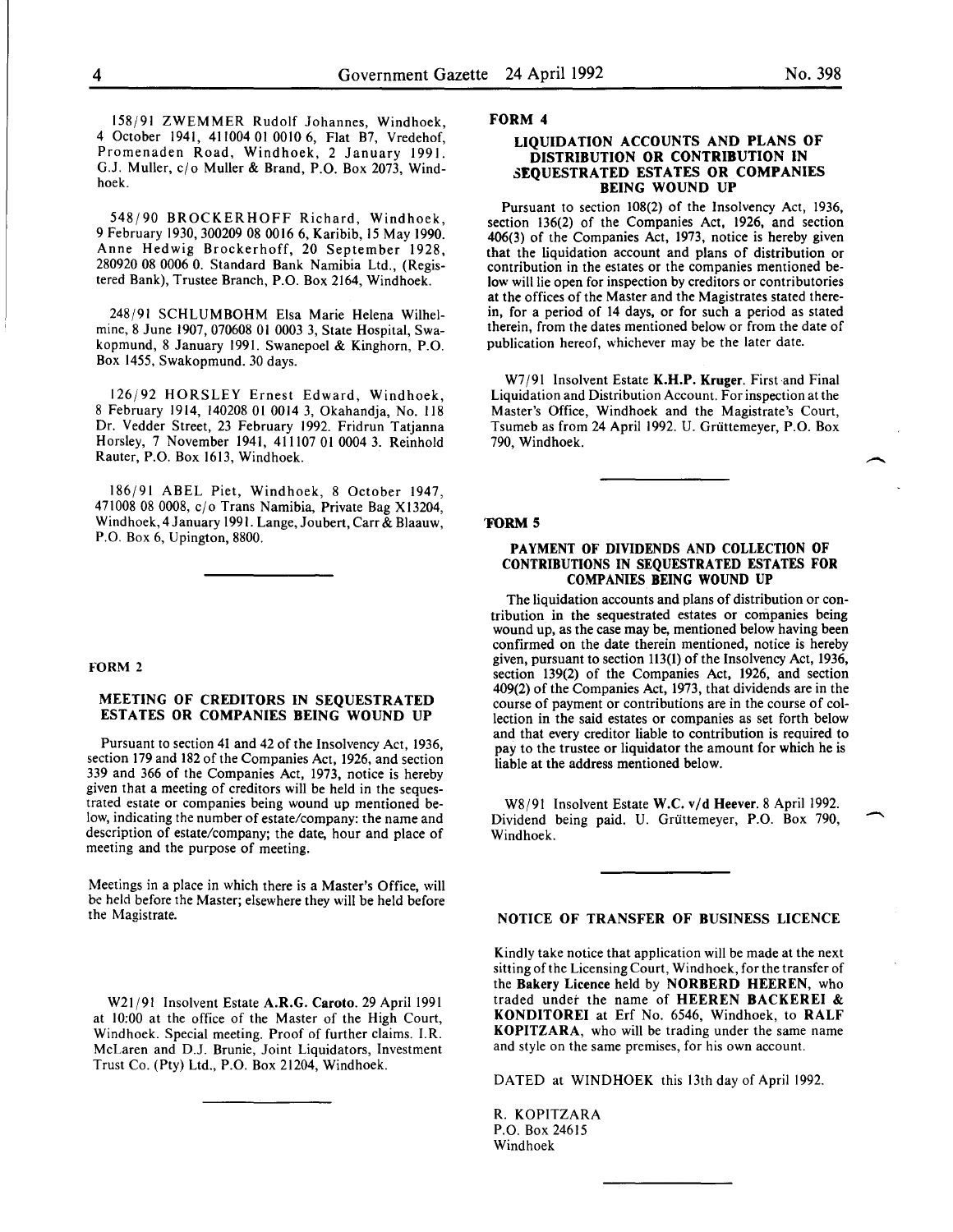# TRANSFER OF LICENCE

BE PLEASED TO TAKE NOTICE that WALTER LEONHARD THEODOR GRASER intends to alienate and dispose of the business being conducted by him as a General Dealer under the name and style of SMIG on Erf 309 Karibib, to and in favour of WERNER INGULF WALTER GRASER, who shall carry on the aforesaid business for his own account under the name SMIG on the aforesaid premises within a period of not less than 30 (thirty) days after publication of this notice, and this publication shall also serve as due notice having been given according to Section 34 of the Insolvency Act No. 24 of 1936.

DATED at WINDHOEK on this 15th day of April 1992.

KELLER & NEUHAUS TRUST CO. (PTY) LTD. AGENT OF APPLICANT P.O. Box 156 Windhoek

#### TRANSFER OF LICENCE

BE PLEASED TO TAKE NOTICE that application will be made after 14 (fourteen) days after publication of this notice at the Licensing Court for the transfer of the General Dealer Licence held by JACOBUS VAN WYK who traded under the name and style of SENTRALE DIENS on Erf No. 1096, Keetmanshoop to HENDRIENA JO-HANNA STRYDOM who will carry on business for her own account under the same name and style.

DATED at KEETMANSHOOP on this 6th day of April 1992.

RISSIK, COX & PROBART ATTORNEYS FOR APPLICANT Fifth Avenue P.O. Box 90 Keetmanshoop

 $\overline{\phantom{a}}$ 

#### NOTICE OF TRANSFER OF BUSINESS

KINDLY TAKE NOTICE that application will be made, on 3 June 1992 to the Licensing Court, Windhoek, for the transfer of the Bakers Licence, held by JOHAN STEYN, who trades under the name and style of KA-TUTURA BAKERY at Erf 366, Katutura, to CHRIS-TIANO EDUARDO WUSTROW, who will continue to carry on trading for his own account on the same premises under the name and style of KATUTURA BAKERY -THE PEOPLE'S BAKERY.

ANDRE LOUW & CO. Suite I, 2nd Floor Trip Centre Levinson Arcade Windhoek

#### NOTICE OF TRANSFER OF BUSINESS

KINDLY TAKE NOTICE that application will be made at the next sitting of the Licensing Court at Grootfontein, for the transfer of a General Dealer's and Restaurant Licence (including all existing licences) held by the late JOAQUIM NORBERTO FELISBERTO who traded under the name and style of MARKET RESTAURANT on Erf 4/1, Grootfontein, to MARIA MANUELA FELISBERTO who will continue to carry on trading on the abovementioned premises and under the name and style of MARKET RESTAURANT.

This application shall also serve as notice being given in terms of Section 34 of the Insolvency Act of 1936.

MESSRS. I. HOHNE & CO. ATTORNEYS FOR APPLICANT 7 Bernhard Street Grootfontein

# IN THE HIGH COURT OF NAMIBIA

In the matter between:

FIRST NATIONAL BANK OF NAMIBIA and HEINRICH KANDUNDU SCHULTZ **Plaintiff** Defendant

# NOTICE OF SALE IN EXECUTION

Pursuant to a Judgement of the above Honourable Court granted on 13 July 1990, the following immovable property will be sold by the Deputy Sheriff of the district of Windhoek, on Wednesday, the 13th day of May 1992, at 09:00, at Erf No. 1898, Windhoek Township, (a Portion of Erf No. 1980).

| <b>CERTAIN</b> | Erf No. 1898, Windhoek Township<br>(a Portion of Erf No. 1980); |
|----------------|-----------------------------------------------------------------|
| <b>SITUATE</b> | In the Municipality of Windhoek<br>Registration Division "K".   |

Prospective buyers are specifically warned to satisfy themselves in regard to any improvements which may exist on the property, as such improvements cannot be described here more fully.

Take further notice that the "Conditions of Sale-in-Execution" will lie for inspection at the office of the Deputy Sheriff at Windhoek and at the Head Office of Plaintiff at Windhoek and Plaintiff's Attorneys, Fisher, Quarmby & Pfeifer, at Windhoek.

DATED at WINDHOEK this 13th day of April 1992.

FISHER, QUARMBY & PFEIFER ATTORNEYS FOR PLAINTIFF 108 SWABS Building Post Street Windhoek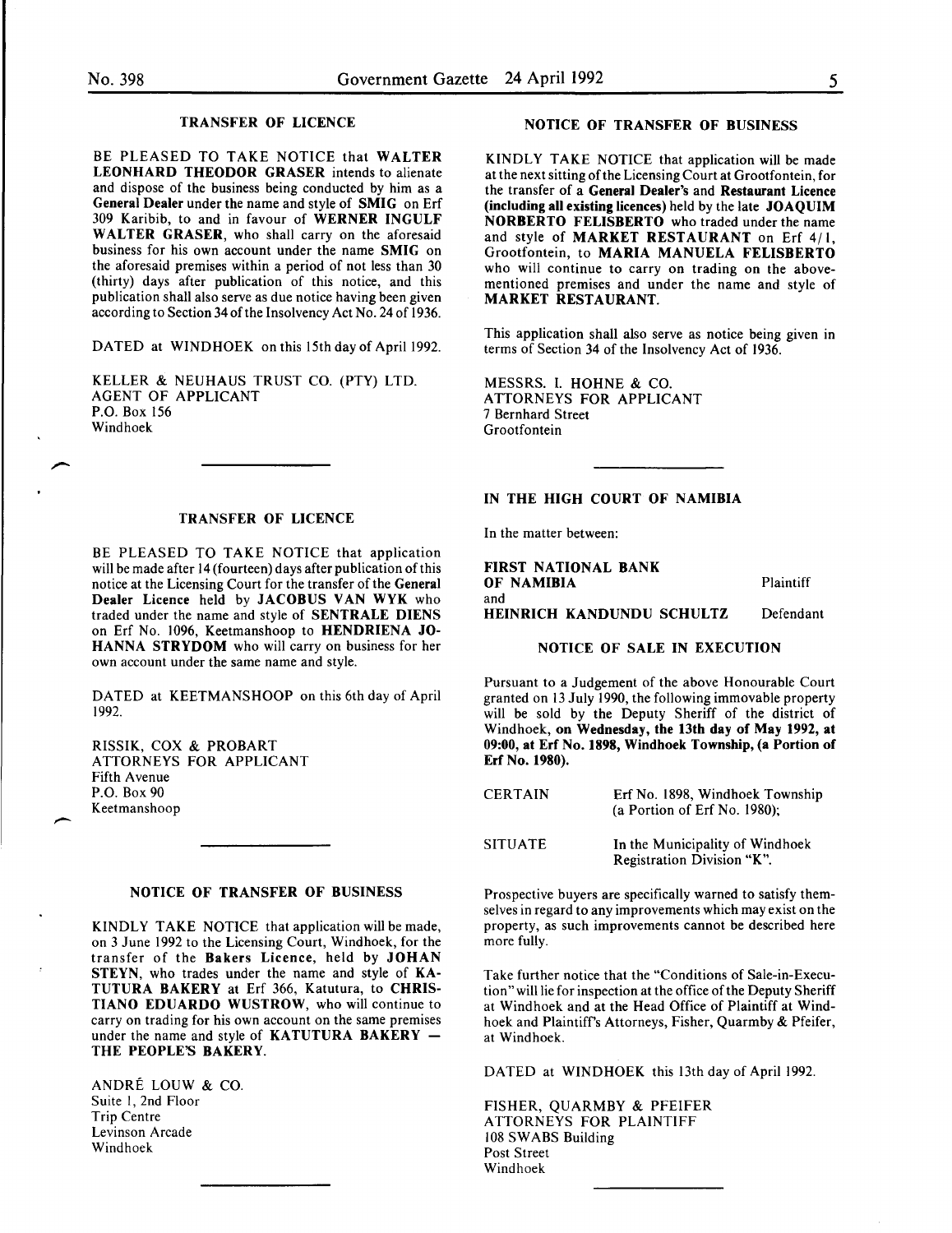# NOTICE OF TRANSFER OF BUSINESS

KINDLY TAKE NOTICE that application will be made not less than fourteen (14) days after publication of this Notice to the Licensing Court at Windhoek at its next session, for the transfer of the General Dealer's Licence held by TEUNOR JOHAN SLABBER who trades under the name and style of **EXPRESS** USED FURNITURE at No. 17 Independence Avenue, Windhoek, to LINUS NARIB, who will continue to carry on trading for his own account on the same premises under the name and style of EXPRESS USED FURNITURE.

This publication shall also serve as Notice being given in terms of Section 34 of the Insolvency Act, Act 24 of 1936.

(Sgd.) M.C. GREEFF (MRS) VAN DER MERWE-GREEFF ATTORNEYS FOR APPLICANT Kock & Schmidt Building 26a Garten Street P.O. Box 2356 Windhoek

# FOR USE IN RESPECT OF CHILDREN UNDER 10 YEARS THE ALIENS ACT, 1937

# NOTICE OF INTENTION OF CHANGE OF SURNAME

I, JOHN SAMSON BRINKMAN, residing at Residence 3111, Anemone Street, Khomasdal, and employed as an operator - Gammams Sewerage Works, Windhoek Municipality, intend applying to the Minister of Internal Affairs for authority, under section 9 of the Aliens Act, 1937, for my minor son JOHN PHILIP BRINKMAN to assume the surname KNÄEBLE-BRINKMAN for the reason that it was his grandfather's surname.

He previously bore the names JOHN PHILIP BRINK-MAN.

Any person who objects to his assumption of the said surname KNÄEBLE-BRINKMAN should as soon as may be lodge his/her objection in writing, with a statement of his/ her reasons therefor, with the Magistrate of Windhoek.

(Sgd.) J. BRINKMAN Dated: 14 April 1992.

# NOTICE OF TRANSFER OF BUSINESS

BE PLEASED TO TAKE NOTICE that application will be made 14 (fourteen) days after publication of this notice to the Licensing Court at Windhoek for the transfer of a General Dealer (Retail), Fresh Produce, Motor Garage, Tobacco (Retail), Mineral Water (sealed containers) and Patent Medicine Licences, held by LOUIS JACOBUS MARITZ who trades under the name and style of BOERE HANDELSHUIS SOLITAIRE at Farm Solitaire, No. 412, District Windhoek, to PETER JAMES LOH-MANN who will continue business on the same premises under the name SOLITAIRE WINKEL for his own account.

This publication shall also serve as notice being given in terms of Section 34 of the Insolvency Act of 1936.

R.P. BEHRENS & COMPANY ATTORNEY FOR APPLICANT 29 Klein Windhoek Road P.O. Box 11275 Windhoek

THE ALIENS ACT, 1937

#### NOTICE OF INTENTION OF CHANGE OF SURNAME

I, LUKAS JOSEF TJIMUKA, residing at OV 28/13, Katutura and employed by Swawek, intend applying to the Minister of Civic Affairs for authority under section 9 of the Aliens Act, 1937, to assume the surname SHEEHAMA for the reason that TJIMUKA is not my surname. My real surname is SHEEHAMA.

I previously bore the names LUKAS JOSEF TJIMUKA..

Any person who objects to my assumption of the said surname of SHEEHAMA, should as soon as may be lodge his/her objection, in writing, with a statement of his/her reasons therefor, with the Magistrate of Windhoek.

(Sgd.) LUKAS J. TJIMUKA P.O. Box 2864 Windhoek Dated: 8 April 1992.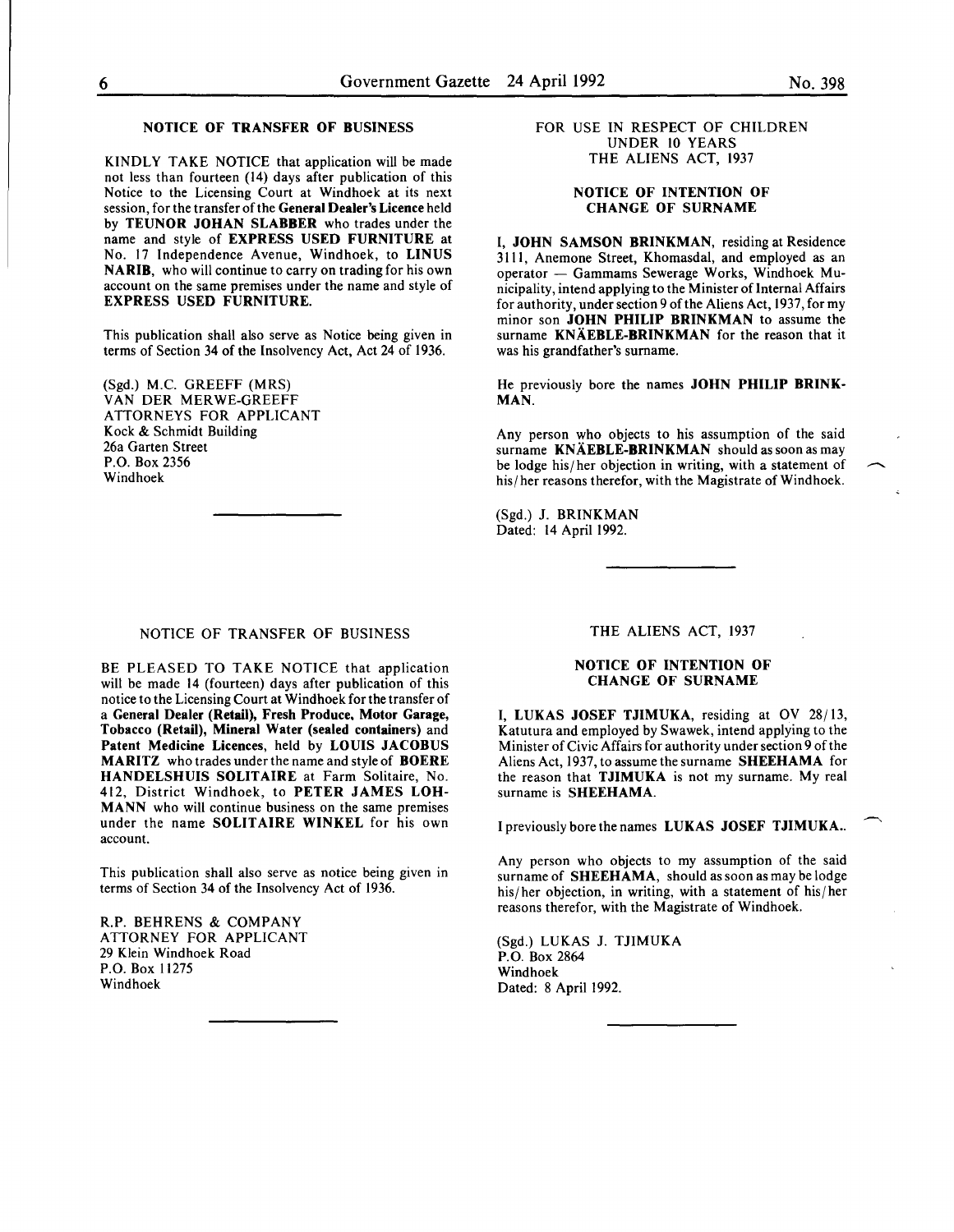THE ALIENS ACT, 1937

# NOTICE OF INTENTION OF CHANGE OF SURNAME

I, MUDUMBI MECHTILDE MUDI, residing at No. 12 Leutwein Street, Central Windhoek, and being employed in the Namibia Police, intend applying to the Minister of Civic Affairs for authority under section 9 of the Aliens Act, 1937, to assume the surname MBWANGUNGU for the reason that I am now using MUDUMBI because MBWANGUNGU was my mother's surname before marriage.

I previously bore the names MBWANGUNGU MECH-TILDE MUDI.

Any person who objects to my assumption of the said surname of MUDUMBI, should as soon as may be lodge his/ her objection, in writing, with a statement of his/ her reasons therefor, with the Magistrate of Windhoek.

(Sgd.) M. MUDUMBI P.O. Box 22543 Windhoek Dated: 21 March 1992.

# NOTICE OF TRANSFER OF BUSINESS

Take notice that after fourteen ( 14) days of publication of this Notice, application will be made to the Trading Licence Court, Windhoek, for the transfer of the General Dealer's Licence (Spares and tools) held by HERMAN SHALl ITEMBU who traded at Erf 276, Peter Muller Street, Windhoek under the name and style of HANSIE SPARES to MARTIN BOTSENI NENDONGO who will trade as BOTSENI SPARES at the same address.

This publication shall also serve as notice being given in terms of Section 34 of the Insolvency Act No. 27 of 1936.

SIGNED at WINDHOEK on this 14th day of April 1992.

G.J.C. KIRSTEN J.C. BUYS & CO. ATTORNEYS FOR APPLICANT Capital Centre Levinson Arcade Windhoek

#### THE ALIENS ACT, 1937

# NOTICE OF INTENTION OF CHANGE OF SURNAME

I, ISASKAR TJIJOROKISA, residing at H 26/29, Katutura and presently unemployed, intend applying to the Minister of Civic Affairs for authority under section 9 of the Aliens Act, 1937, to assume the surname RUKERO for the reason that I usually use the surname RUKERO at school and everywhere else. My documents, ect., are written on my father's surname which is RUKERO.

I previously bore the names ISASKAR TJIJOROKISA...

Any person who objects to my assumption of the said surname of RUKERO, should as soon as may be lodge his/ her objection, in writing, with a statement of his/her reasons therefor, with the Magistrate of Windhoek.

(Sgd.) I. TJIJOROKISA P.O. Box 22423 Windhoek Dated: 8 April 1992.

#### NOTICE OF TRANSFER OF BUSINESS

PLEASE TAKE NOTICE that fourteen (14) days after publication of this notice, application will be made to the Licensing Court of Grootfontein, for the transfer of a General Dealer's Licence held by FILTER SYSTEMS AND SERVICES (GROOTFONTEIN) (PTY) LTD., who trades under the name and style of FILTER SYS-TEMS AND SERVICES on Erf 270 Grootfontein, to GENERAL ENGINEERING AND HYDRAULIC SERVICES (PTY) LTD. who will continue to carry on business on the abovementioned premises and under the name and style of GENERAL ENGINEERING AND HYDRAULIC SERVICES for his own account.

This application shall also serve as notice being given in terms of Section 34 of the Insolvency Act of 1936.

MESSRS. I. HOHNE & CO. ATTORNEYS FOR APPLICANT 7 Bernhard Street Grootfontein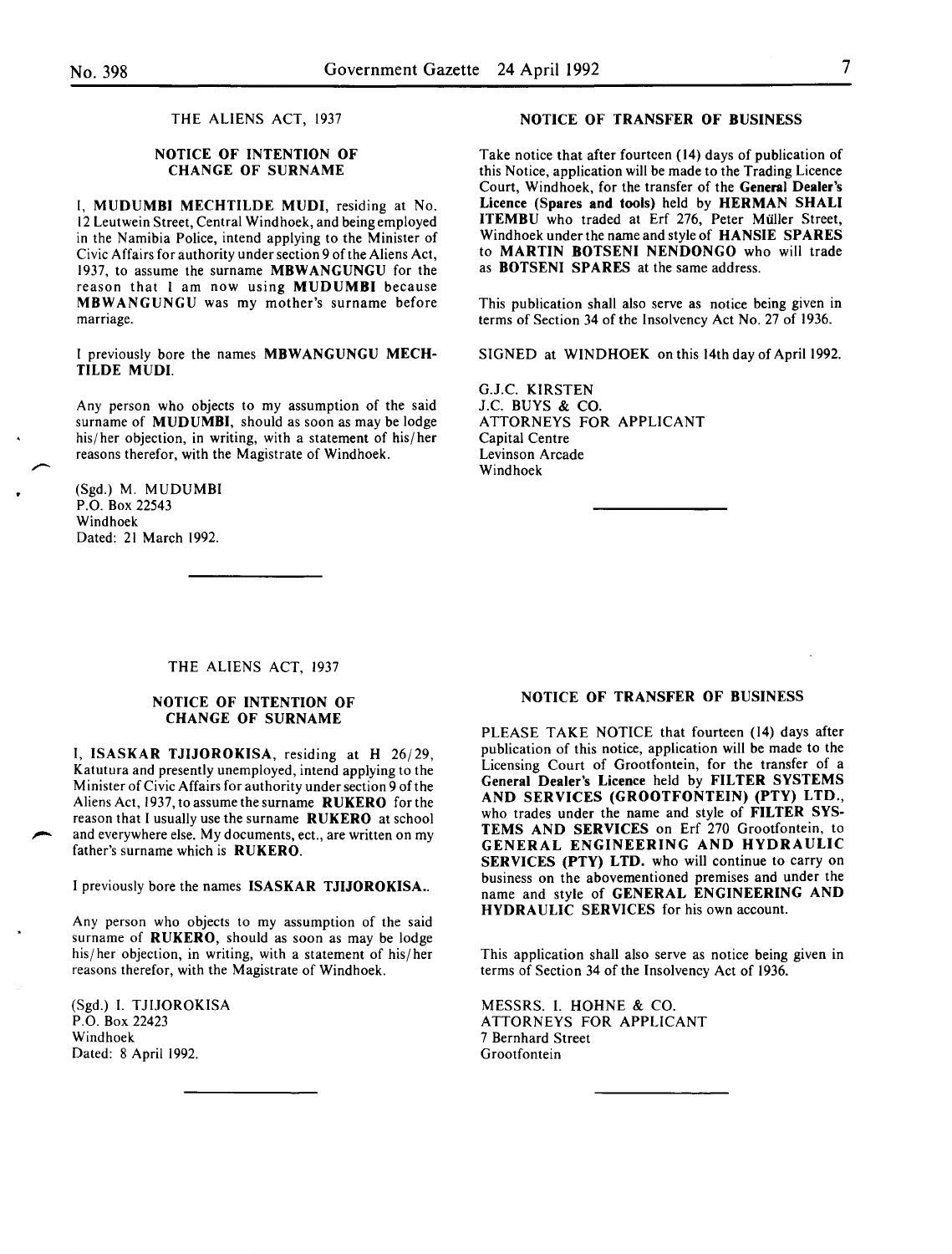-

#### IN THE MAGISTRATE'S COURT OF WINDHOEK

HELD AT WINDHOEK CASE NO.: 7411/91

In the matter between:

SWA BUILDING SOCIETY and WILLIBALD GOWASEB Plaintiff Defendant

#### NOTICE OF SALE IN EXECUTION

In execution of a Judgement granted by the above Honourable Court, the following property will be sold by public auction by the Court Messenger for the district of Windhoek on Wednesday, the 13th day of May 1992, at 10:00, at ErfNo. 2599, Wanaheda Township (Extension No. 4).

| <b>CERTAIN</b> | Erf No. 2599, Wanaheda Township<br>$(Extension No. 4)$ ;      |
|----------------|---------------------------------------------------------------|
| <b>SITUATE</b> | In the Municipality of Windhoek<br>Registration Division "K": |

with all improvements thereon.

# CONDITIONS OF SALE:

- I. The Sale is subject to the provisions of the Magistrate's Court Act No. 32 of 1944 as amended, and the property will be sold "voetstoots" according to the existing title deed.
- 2. One-tenth of the purchase price shall be payable immediately after the Sale in cash, the balance together with interest thereon at 20% against transfer, which transfer shall be given without delay.
- 3. With improvements on the property although no warranty is given in this regard.
- 4. The complete Conditions of Sale will be read out at the time of the sale, and may be inspected beforehand at the offices of the Court Messenger, the SWA Building Society and Plaintiffs attorneys at Windhoek.

FISHER, QUARMBY & PFEIFER ATTORNEYS FOR PLAINTIFF 2nd Floor SWA Building Society Building Post Street P.O. Box 37 Windhoek

# IN THE MAGISTRATE'S COURT OF WINDHOEK

HELD AT WINDHOEK CASE NO.: 8388/91

In the matter between:

| SWA BUILDING SOCIETY     | Plaintiff |
|--------------------------|-----------|
| and                      |           |
| AMBROSIUS MOGOTSI PETRUS | Defendant |

#### NOTICE OF SALE IN EXECUTION

In execution of a Judgement granted by the above Honourable Court, the following property will be sold by public auction by the Court Messenger for the district of Windhoek on Wednesday, the 13th day of May 1992, at 11:00, at ErfNo.1058, Wanaheda Township (Extension No. 3).

| <b>CERTAIN</b> | Erf No. 1058, Wanaheda Township<br>(Extension No. 3):         |
|----------------|---------------------------------------------------------------|
| <b>SITUATE</b> | In the Municipality of Windhoek<br>Registration Division "K"; |

with all improvements thereon.

### CONDITIONS OF SALE:

- I. The Sale is subject to the provisions of the Magistrate's Court Act No. 32 of 1944 as amended, and the property will be sold "voetstoots" according to the existing title deed.
- 2. One-tenth of the purchase price shall be payable immediately after the Sale in cash, the balance together with interest thereon at 20% against transfer, which transfer shall be given without delay.
- 3. With improvements on the property although no warranty is given in this regard.
- 4. The complete Conditions of Sale will be read out at the time of the sale, and may be inspected beforehand at the offices of the Court Messenger, the SWA Building Society and Plaintiffs attorneys at Windhoek.

FISHER, QUARMBY & PFEIFER ATTORNEYS FOR PLAINTIFF 2nd Floor SWA Building Society Building Post Street P.O. Box 37 Windhoek